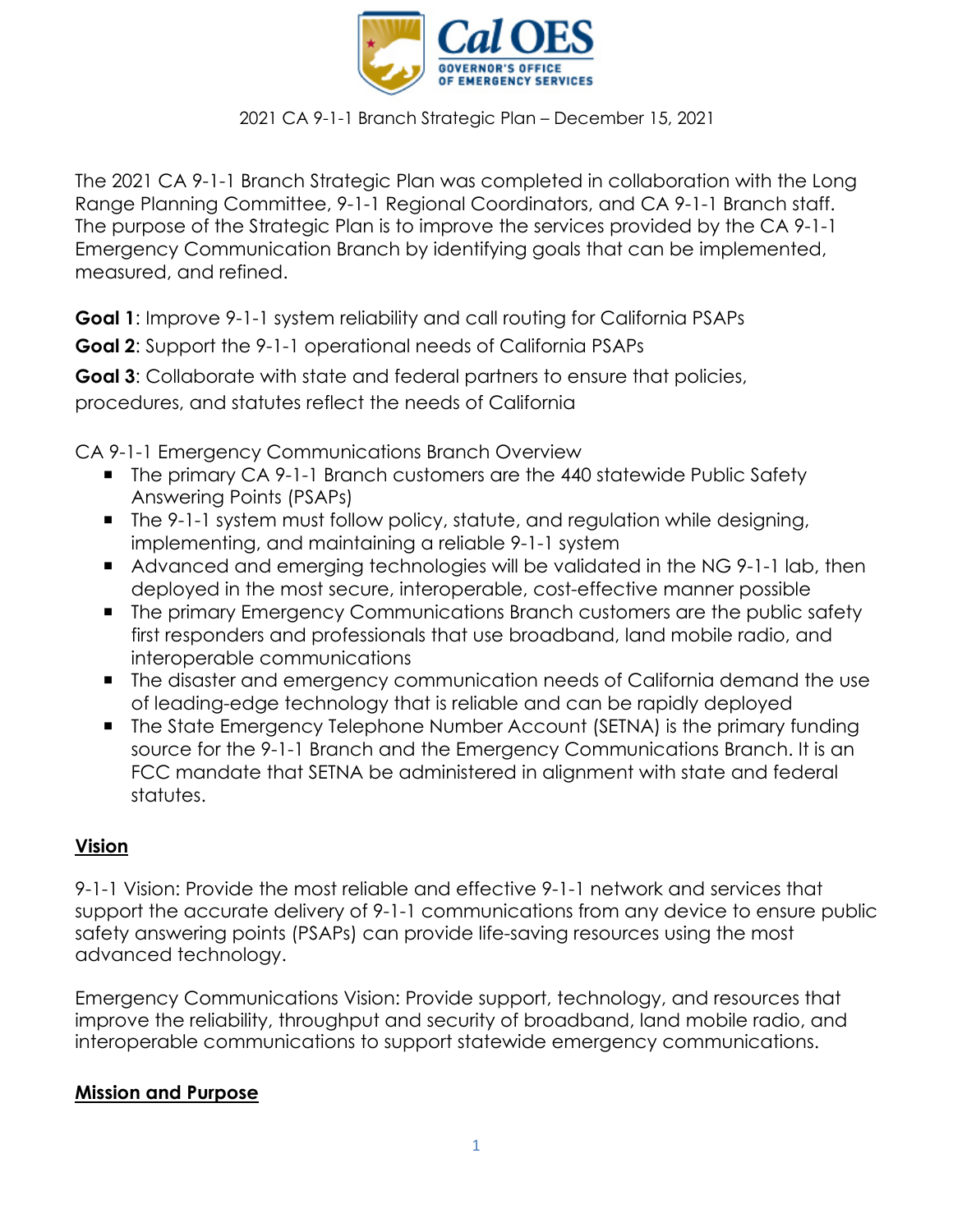

Mission of 9-1-1 Division: Enable public safety answering points (PSAPs) to provide the fastest, most reliable, and cost-effective access to 9-1-1 services for California. Mission of Emergency Communications Division: Facilitate the availability of broadband and land mobile radio communications to maximize statewide integration

### **Values and Guiding Principles:** Cal OES Vision, Mission, and Values.



The plan begins with (Strengths, Weaknesses, Opportunities, Threats (SWOT) analysis and includes feedback from numerous 9-1-1 stakeholders throughout California. The SWOT analysis below applies to CA 9-1-1 Branch and is not representative of the PSAPs supported by the CA 9-1-1 Branch.

Strengths:

- Qualified, dependable, capable, hard-working team members
- Expertise in the areas of 9-1-1 and emergency communications
- Great relationships and collaboration with clients that are supported
- We have built the foundation that can be used to integrate new technologies

Weaknesses:

- Today, vendors are unable to deploy call processing equipment that can interface with NG 9-1-1
- Difficulty recruiting qualified candidates within the CA 9-1-1 Branch as positions open, due to legacy telecom experience requirements
- Significant deployment time for new technologies

Opportunities:

- New technologies emerge each day. The challenge is to identify realistic and beneficial emerging technologies that will enhance the 9-1-1 operations at the public safety answering point (PSAP)
- The SETNA funding model is stable and provides the resources needed for success
- PSAPs are willing to be a partner with the 911 Branch to find suitable emerging technologies, cloud native solutions, and other technologies provided they are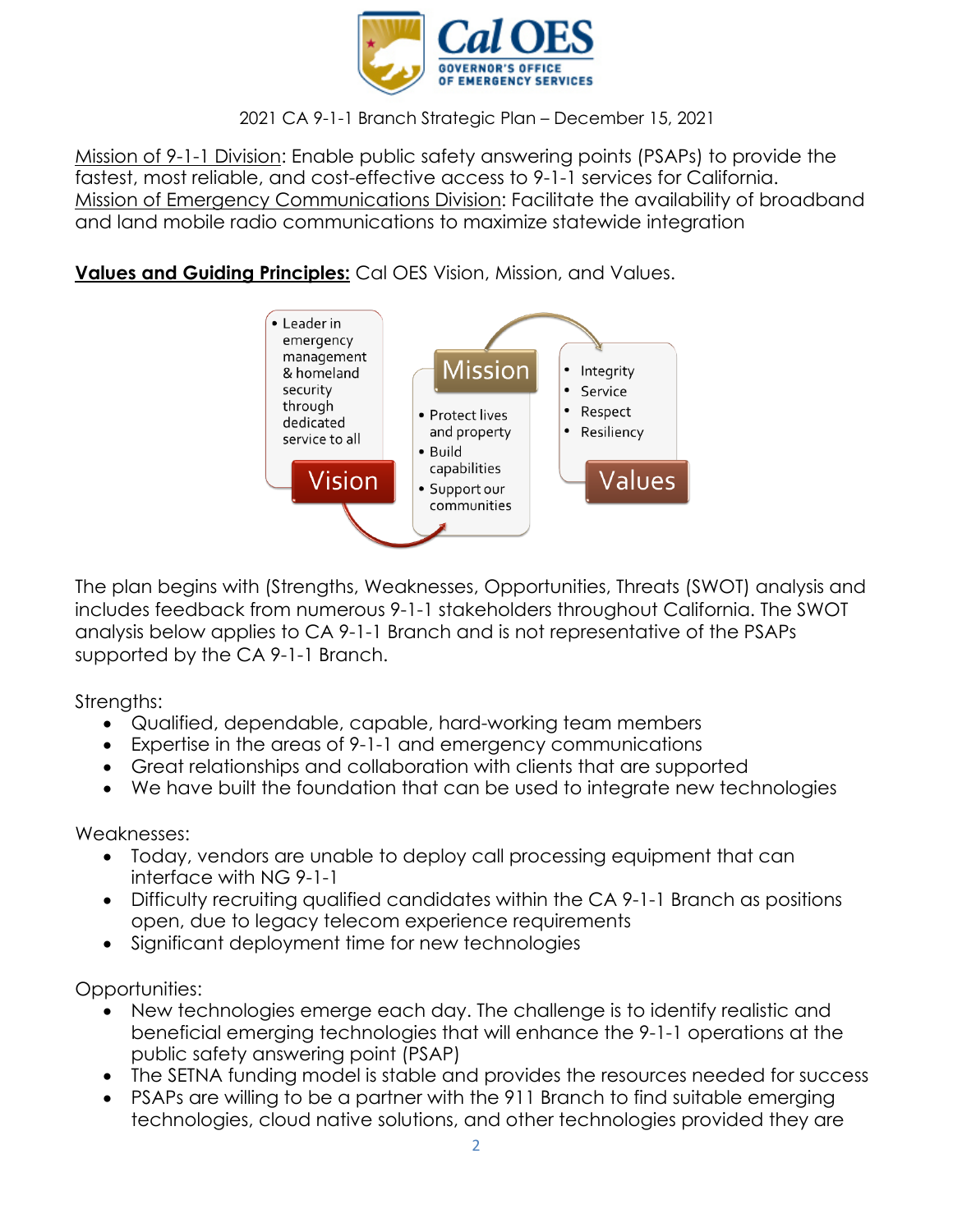

reliable, improve delivery of service, do not disrupt the workflow, and that they receive training on the technology

Threats:

- Cyber Security risks
- New technologies can introduce risk to the reliability, security, and operation of the 9-1-1 system, if they are not properly tested
- Current operational tempo impacts the availability of Cal OES personnel to implement the Goals, Objectives and Strategies in the Strategic Plan
- Need to be careful that the actions of the 9-1-1 Branch are perceived as improving the capabilities at the PSAP and not simply asserting the authority of the CA 9-1-1 Branch

## **Business Model**

The 9-1-1 Emergency Communications Branch serves the people of California by providing reliable 9-1-1 and Emergency Communications. The primary customers are the PSAPs and public safety professionals and first responders that use emergency communications.

## **Goals, Objectives, and Strategies**

**Goal 1**: Improve 9-1-1 system reliability and call routing for California PSAPs

Objective 1.1: Deploy Next Generation 9-1-1 (NG 9-1-1) by December of 2022 to improve location accuracy, 9-1-1 call routing, and the reliability of the 9-1-1 network for California.

Strategy 1.1.1: Build a NG 9-1-1 testing facility to validate and maintain the NG 9-1-1 system reliability, failover conditions, and location accuracy of the NG 9-1-1 system.

Strategy 1.1.2 Award contracts to selected vendors that can provide the NG 9-1-1 services.

Strategy 1.1.3: Ensure Project Managers are trained and equipped to manage the NG 9-1-1 deployment project.

Strategy 1.1.4: Ensure County Coordinators and appropriate PSAP personnel are trained on the use of the NG 9-1-1 system.

Objective 1.2: Connect the California Public Safety Network (CAPSNET) to PSAPs throughout California by December 2026 to provide increased reliability for the delivery of 9-1-1 calls and data.

Strategy 1.2.1: Complete the upgrade of CAPSNET backbone from analog to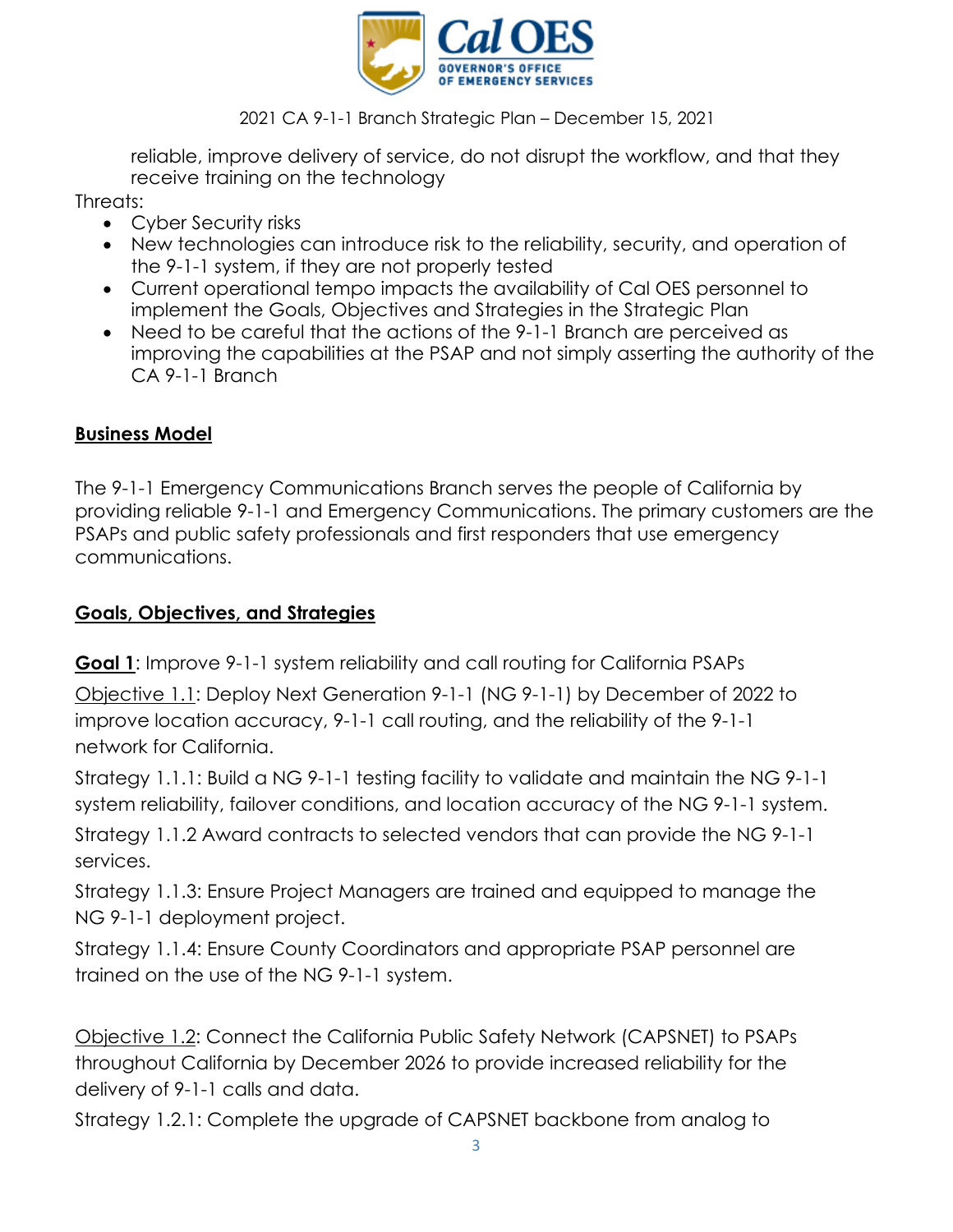

Multiprotocol Label Switching (MPLS).

Strategy 1.2.2: Identify the priority PSAPs that should be connected to CAPSNET. Strategy 1.2.3: Connect a minimum of 10 PSAPs to CAPSNET by December 2022.

Objective 1.3: Increase the Geographic Information System (GIS) staffing of the CA 9-1-1 Branch to include the leadership and technical expertise needed to develop, implement, and maintain the Geographic Information System (GIS) data needed to support NG 9-1-1 by July 2022.

Strategy 1.3.1: Submit Budget Change Proposal (BCP) to request the additional personnel needed to support GIS.

Strategy 1.3.2: Provide the tools, software and training needed to support the GIS effort.

Strategy 1.3.3: Ensure the GIS unit works in collaboration with 9-1-1 County Coordinators, NG 9-1-1 service providers, telecommunication carriers, PSAPs, state GIS representatives, and local GIS representatives.

Objective 1.4: Complete the transition from legacy call processing equipment (CPE) to cloud based CPE by December 2026 in order to support improved location accuracy and reliability.

Strategy 1.4.1: Work with the cloud based CPE providers to ensure the solution supports the operational needs of the PSAP.

Strategy 1.4.2: Complete the CA 9-1-1 Branch cloud based CPE testing for a minimum of three vendors by Jan 31, 2022.

Strategy 1.4.3: Complete the deployment of cloud based CPE for a minimum of 30 PSAPs by December 2022.

**Goal 2**: Support the 9-1-1 operational needs of California PSAPs

Objective 2.1: By July 2022, work with DOF, Governor's Office and the Legislature to secure funding and resources needed to support the deployment of master services agreement for cloud native Computer Aided Dispatch (CAD) that utilizes Emergency Incident Data Object (EIDO), EIDO conveyance, and can be integrated with NG 9-1-1.

Strategy 2.1.1: Form working groups comprised of representative PSAPs to identify the information that must be shared to facilitate the implementation of master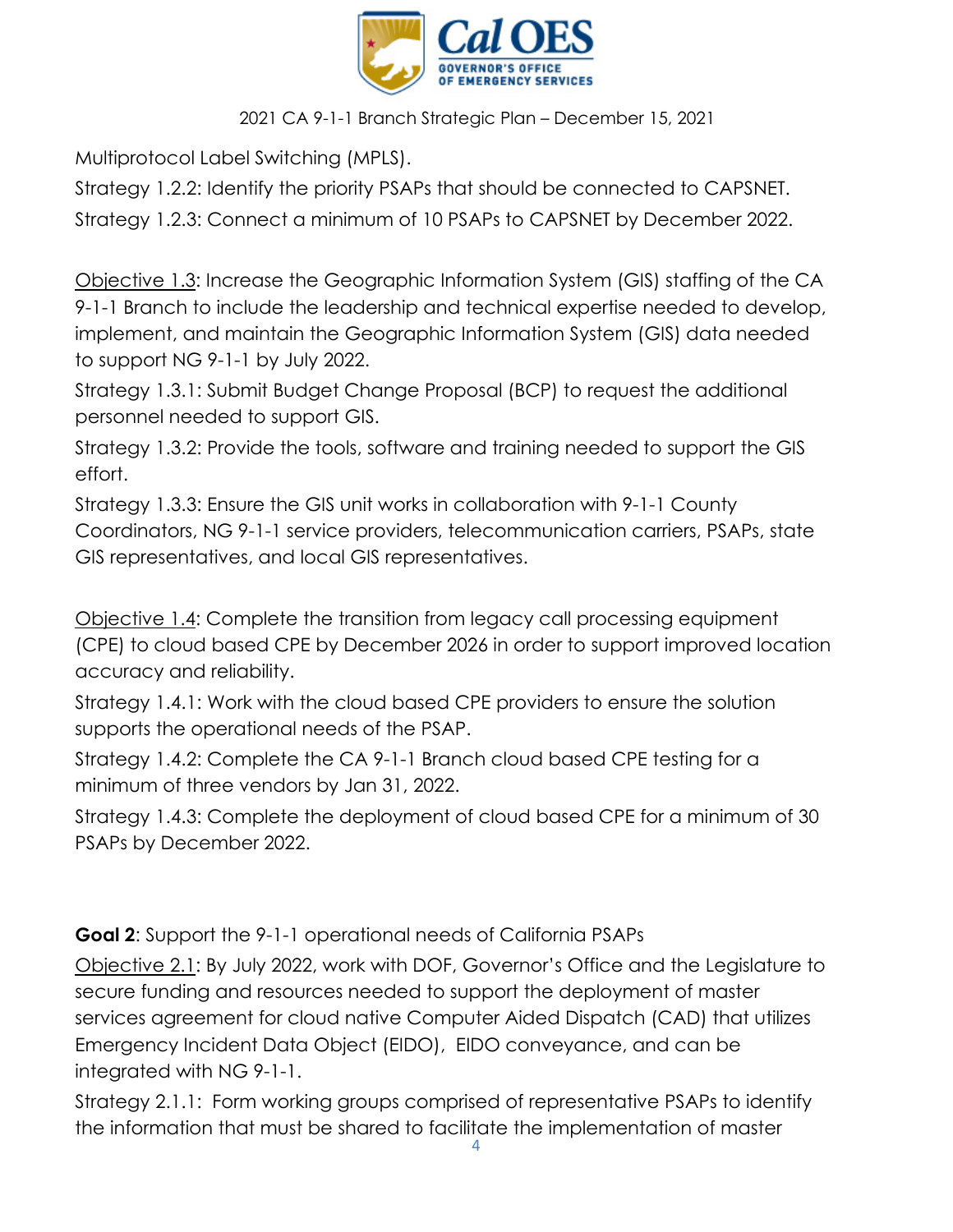

services agreement for CAD.

Strategy 2.1.2: Work with vendors to determine their ability to support the implementation of master services agreement for CAD.

Strategy 2.1.3 Award master service agreement contracts to selected vendors that can implement the master services agreement for CAD.

Strategy 2.1.4: Ensure Project Managers are trained and equipped to manage the master services agreement for CAD.

Strategy 2.1.5: Develop the testing procedures for the CAD to NG 9-1-1 interface.

Objective 2.2: By July 2022 and pending legislative approval, begin the implementation of the 9-8-8 suicide hotline and ensure that calls and information can be transferred between 9-8-8 and 9-1-1.

Strategy 2.2.1: Work with Department of Finance (DOF) and the Legislature to obtain the authority for funding and positions to support the integration of 9-1-1 and 9-8-8 in support of the FCC mandate to implement 9-8-8 by July of 2022.

Strategy 2.2.2: Collaborate with public health professionals, health and human service professionals, 9-8-8 Advisory Board, the 9-1-1 Advisory Board, Long Range Planning Committee, and PSAP professionals to ensure the proper integration of 9- 8-8 and 9-1-1.

Strategy 2.3.3: Continue to work with the state legislature on AB 988 and other legislative initiatives related to 9-8-8 and 9-1-1.

Objective 2.3: By December 2022, implement an enhanced PSAP training and recruiting effort to support the operational needs of the PSAP.

Strategy 2.3.1: Work with Peace Officers Standards and Training (POST) and other applicable PSAP training organizations to ensure PSAP training is available.

Strategy 2.3.2: Hire additional staffing to support the training needs of PSAPs Strategy 2.3.3: Identify and implement strategies that can improve PSAP training, retention, and recruiting.

Objective 2.4: Create the capability to integrate telematics, emerging technologies, and additional 9-1-1 data sources into every PSAP in California by December 2021.

Strategy 2.4.1: Work with California Department of Justice to certify applications that use the NG 9-1-1 network for the delivery of CLETS and CJIS data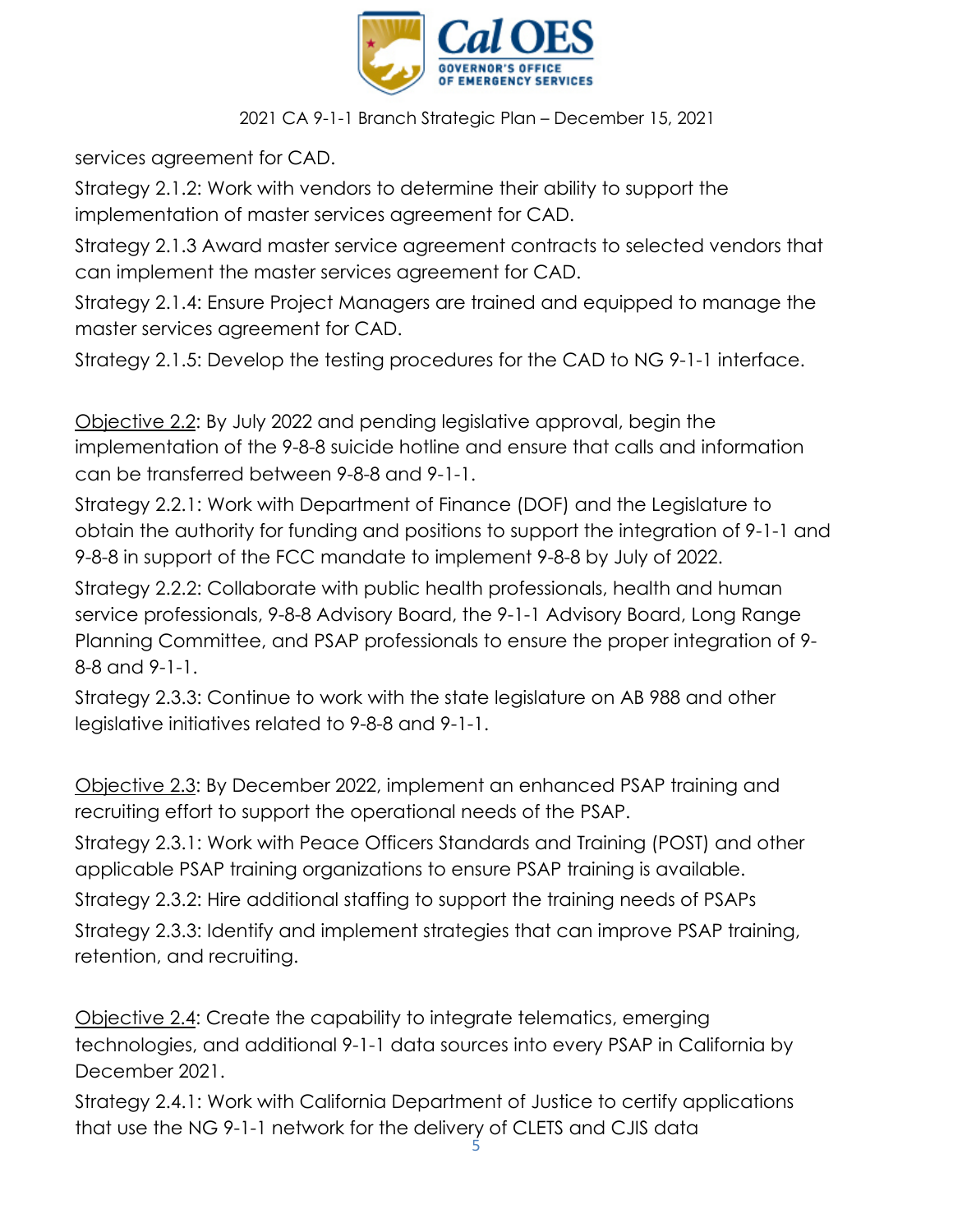

Strategy 2.4.2: Work with telematics providers and NG 9-1-1 service providers to ensure telematics data and audio can be integrated into the PSAP workflow. Strategy 2.4.3: Work with carriers, NG 9-1-1 service providers, and CPE vendors to ensure CPE can support the delivery of Real Time Text

Strategy 2.4.4: Attend conferences, workshops, and other public meetings to gather information related to gather information and interact with vendors who provide telematics, emerging technologies, and additional 9-1-1 data sources

**Goal 3**: Collaborate with state and federal partners to ensure that policies, procedures, and statutes reflect the needs of California

Objective 3.1: On a recurring basis, collaborate with the National Association of State 9-1-1 Administrators (NASNA), National Emergency Number Association (NENA), Association of Public Safety Communication Officials (APCO), and Industry Council for Emergency Response Technologies (iCERT) on 9-1-1 related technologies and initiatives.

Strategy 3.1.1: Attend conferences and training sessions for NASNA, NENA, APCO, and iCERT.

Strategy 3.1.2: Participate as members and in leadership positions in NASNA, NENA, APCO, and iCERT if possible.

Objective 3.2: On a recurring basis, collaborate with federal, state, and local policy leaders and legislators on 9-1-1 related technologies and initiatives.

Strategy 3.2.1: Participate in conferences and events that provide opportunities to interact with federal, state, and local policy leaders and legislators.

Strategy 3.2.2: Meet with federal, state, and local policy leaders and legislators and discuss 9-1-1 related technologies and initiatives.

Objective 3.3: On a recurring basis, collaborate with police chiefs, fire chiefs, sheriffs, emergency medical response directors, and PSAP leadership as well as the professional associations to which they belong on 9-1-1 related technologies and initiatives.

Strategy 3.3.1: Participate in conferences and events that provide opportunities to interact with police chiefs, fire chiefs, sheriffs, emergency medical response directors, and PSAP leadership as well as the professional associations to which they belong on 9-1-1 related technologies and initiatives.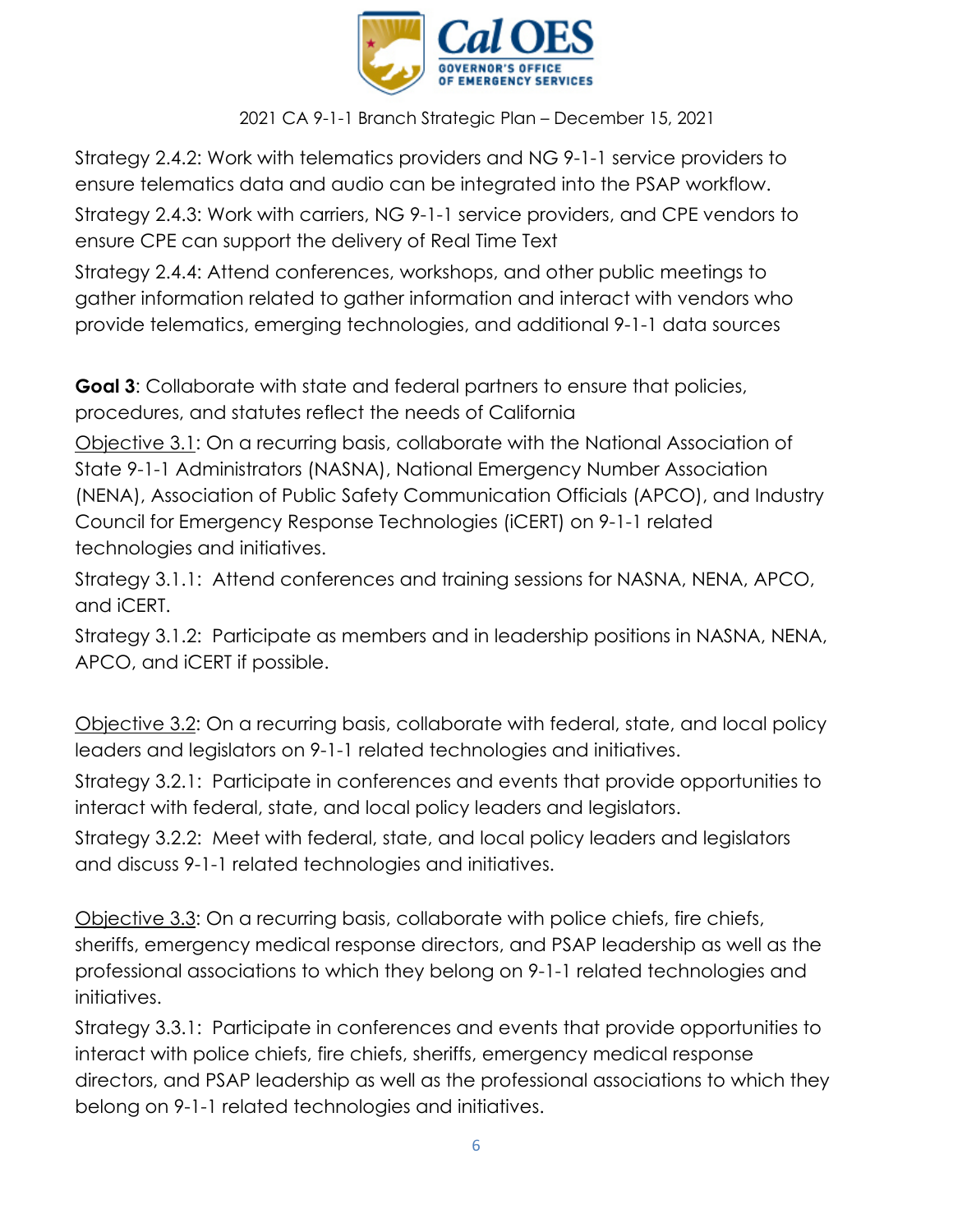

Strategy 3.3.2: Meet with police chiefs, fire chiefs, sheriffs, emergency medical response directors, and PSAP leadership as well as the professional associations to which they belong and discuss 9-1-1 related technologies and initiatives.

# **Metrics**

**Note:** The term "has access" is used several times throughout these metrics. The term refers to the ability for PSAPs to use the technology or solution provided by the CA 9-1-1 Branch but, does not require the PSAP to implement the technology.

**Goal 1**: Improve 9-1-1 system reliability and call routing for California PSAPs

Metric 1.1: Reduce the average time it takes to route a 9-1-1 call to the correct PSAP from 3-7 second to 1-3 seconds by December 2022.

Metric 1.2: Reduce the number of transfers due to the location accuracy of the location of the 9-1-1 caller from 20% to less than 10% by December of 2022.

Metric 1.3: Reduce the number of 9-1-1 outage minutes from over 10,000 minutes to under 1 minute by December of 2022.

Metric 1.4: Increase the number of connections from CAPSNET to the PSAP so that there is a minimum of 10 connected PSAPs by December 2022.

Metric 1.5: 100% of PSAPs have access to cloud based CPE with a minimum of 30 PSAPs actively using cloud based CPE by December 2022.

Metric 1.6: Increase the staffing of the CA 9-1-1 Branch by 8 to support the critical functions that must be designed, implemented, and maintained to support the 9-1-1 needs of California.

**Goal 2**: Support the 9-1-1 operational needs of California PSAPs

Metric 2.1: Within 12 months of the implementation of Strategies 2.1.2-2.1.5, provide the ability to share information via EIDO conveyance between multiple PSAPs. This metric is contingent on legislative approval for the funding model.

Metric 2.2: Within 12 months of the implementation of Strategies 2.1.2-2.1.5, , 100% of all PSAPs will have access to the same level, quality, and capability of CAD, with a minimum of 25 PSAPs actively using the statewide CAD contract. This metric is contingent on legislative approval for the funding model.

Metric 2.2: By December 2022, 100% of all PSAPs will have the ability to transfer 9-1-1 calls to 9-8-8 centers and vice versa. This metric is contingent on legislative approval of the additional positions and funding needed to support this effort Metric 2.4: 100% of all PSAPs will have access to telematics and additional data by December 2022.